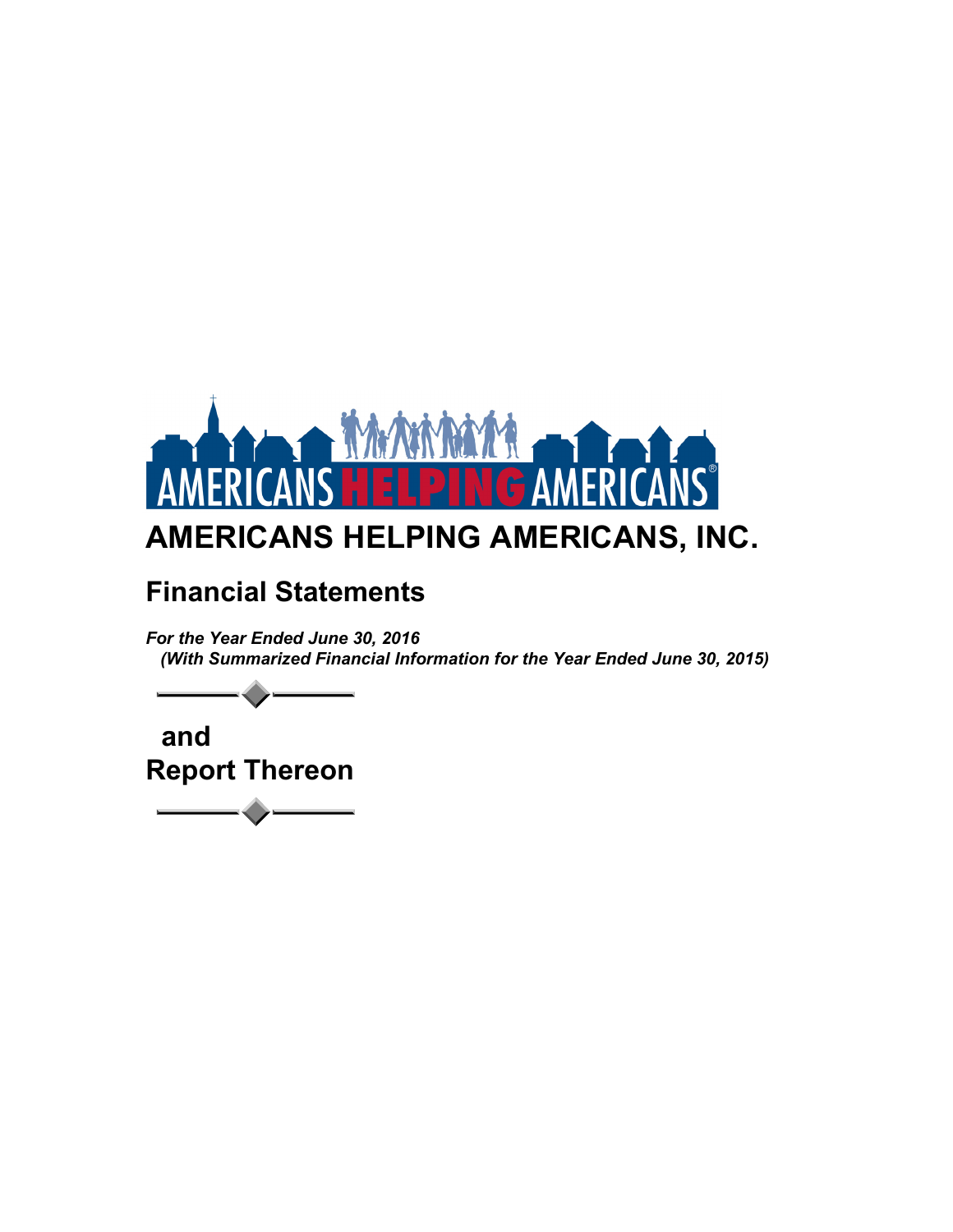# **TABLE OF CONENTS** For the Year Ended June 30, 2016

<u> 1990 - Johann Barnett, fransk politiker</u>

|                             | Page |
|-----------------------------|------|
|                             |      |
| <b>Financial Statements</b> |      |
|                             |      |
|                             |      |
|                             |      |
|                             |      |
|                             |      |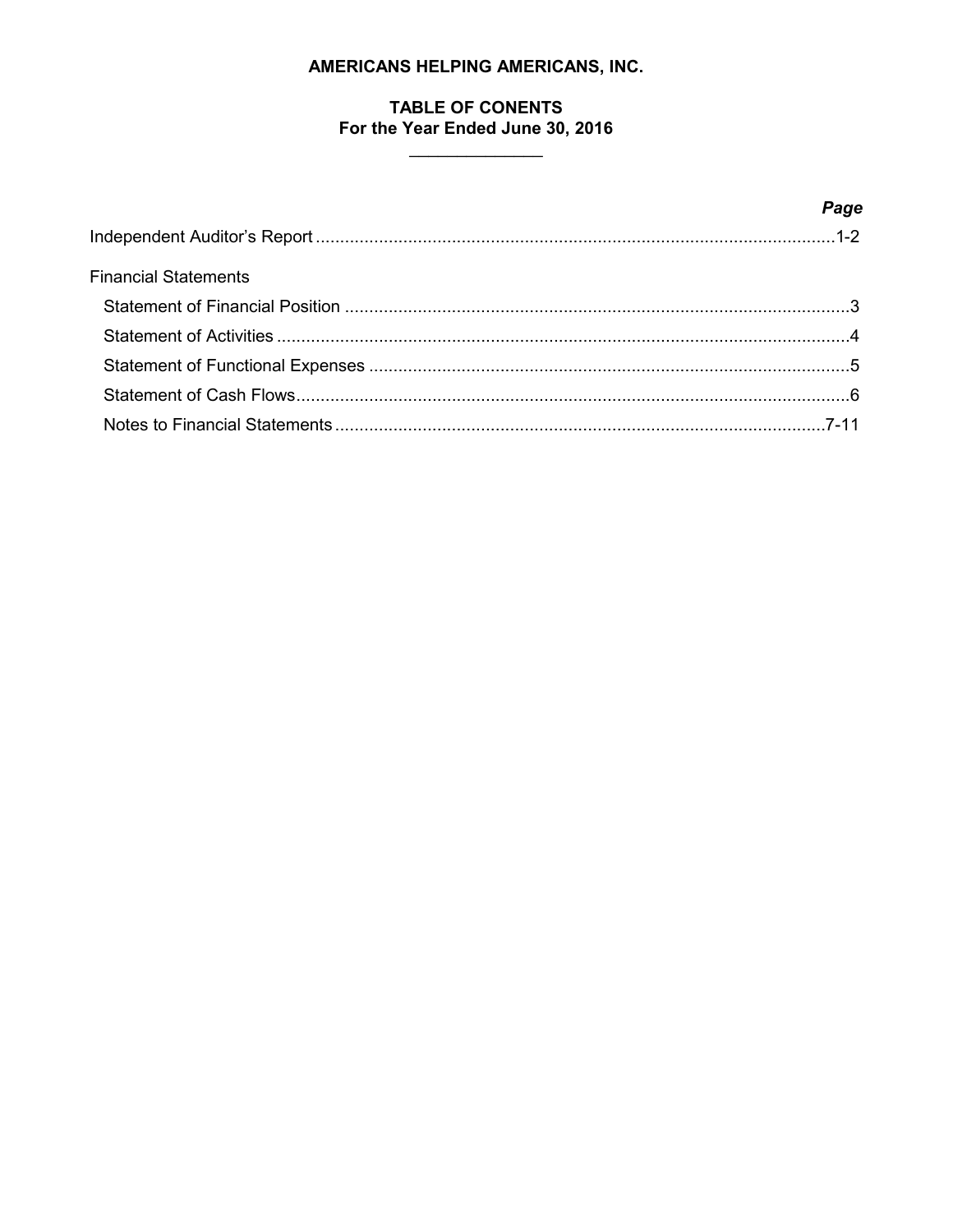**Certified Public Accountants** 

**INDEPENDENT AUDITOR'S REPORT**

To the Board of Directors of Americans Helping Americans, Inc.

# **Report on the Financial Statements**

We have audited the accompanying financial statements of Americans Helping Americans, Inc. (the Organization), an affiliate of Christian Relief Services Charities, Inc., which comprise the statement of financial position as of June 30, 2016, and the related statements of activities, functional expenses and cash flows for the year then ended, and the related notes to the financial statements.

### *Management's Responsibility for the Financial Statements*

Management is responsible for the preparation and fair presentation of these financial statements in accordance with accounting principles generally accepted in the United States of America; this includes the design, implementation, and maintenance of internal control relevant to the preparation and fair presentation of financial statements that are free from material misstatement, whether due to fraud or error.

### *Auditor's Responsibility*

Our responsibility is to express an opinion on these financial statements based on our audit. We conducted our audit in accordance with auditing standards generally accepted in the United States of America. Those standards require that we plan and perform the audit to obtain reasonable assurance about whether the financial statements are free from material misstatement.

An audit involves performing procedures to obtain audit evidence about the amounts and disclosures in the financial statements. The procedures selected depend on the auditor's judgment, including the assessment of the risks of material misstatement of the financial statements, whether due to fraud or error. In making those risk assessments, the auditor considers internal control relevant to the entity's preparation and fair presentation of the financial statements in order to design audit procedures that are appropriate in the circumstances, but not for the purpose of expressing an opinion on the effectiveness of the organization's internal control. Accordingly, we express no such opinion. An audit also includes evaluating the appropriateness of accounting policies used and the reasonableness of significant accounting estimates made by management, as well as evaluating the overall presentation of the financial statements.

We believe that the audit evidence we have obtained is sufficient and appropriate to provide a basis for our audit opinion.

# *Opinion*

In our opinion, the financial statements referred to above present fairly, in all material respects, the financial position of the Organization as of June 30, 2016, and the changes in its net assets and its cash flows for the year then ended in accordance with accounting principles generally accepted in the United States of America.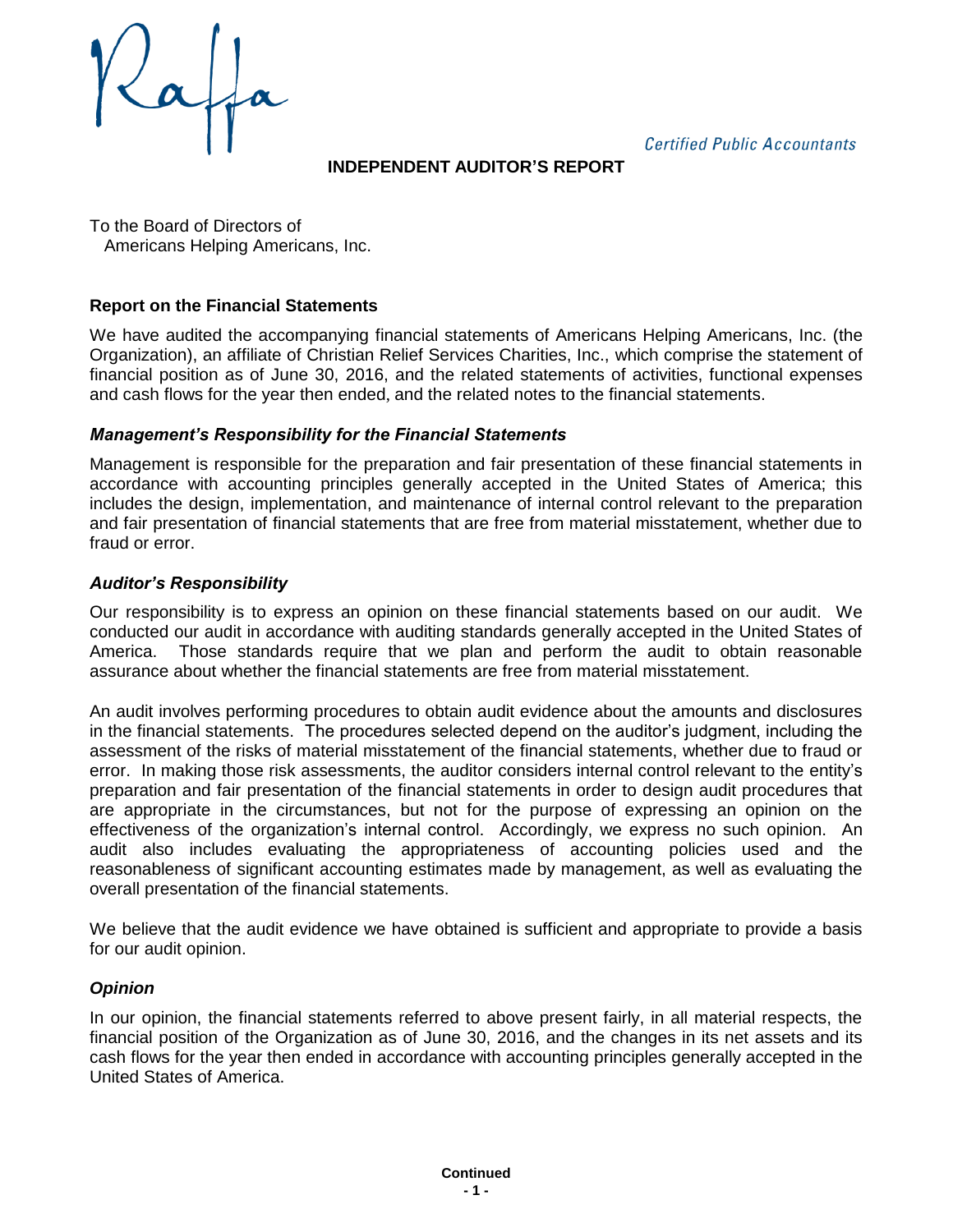# *Report on Summarized Comparative Information*

We have previously audited the Organization's 2015 financial statements, and our report dated October 23, 2015, expressed an unmodified opinion on those audited financial statements. In our opinion, the summarized comparative information presented herein as of and for the year ended June 30, 2015, is consistent, in all material respects, with the audited financial statements from which it has been derived.

Reffe P.C.

**Raffa, P.C.**

Washington, DC October 19, 2016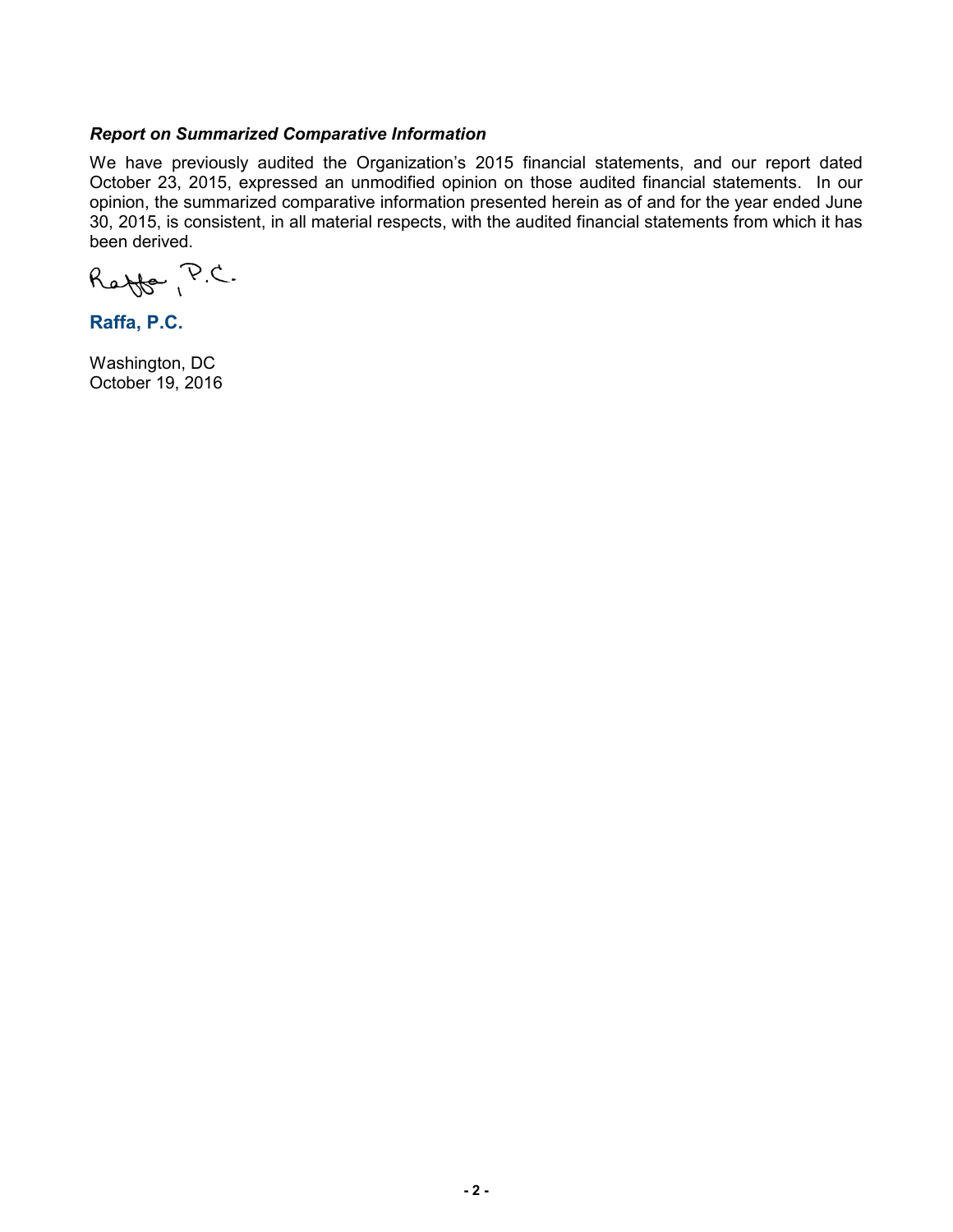# **STATEMENT OF FINANCIAL POSITION June 30, 2016 (With Summarized Financial Information as of June 30, 2015)**

\_\_\_\_\_\_\_\_\_\_\_\_\_\_\_

|                                                  |       | 2016    | 2015          |  |
|--------------------------------------------------|-------|---------|---------------|--|
| <b>ASSETS</b>                                    |       |         |               |  |
| Cash                                             | \$    | 98,586  | \$<br>86,589  |  |
| Contributions receivable, net                    |       | 69,441  | 58,859        |  |
| <b>TOTAL ASSETS</b>                              |       | 168,027 | \$<br>145,448 |  |
| <b>LIABILITIES AND NET ASSETS</b><br>Liabilities |       |         |               |  |
| Accounts payable and accrued expenses            | $\$\$ | 4,824   | \$<br>130     |  |
| Due to affiliates                                |       | 55,220  | 2,903         |  |
| <b>TOTAL LIABILITIES</b><br><b>Net Assets</b>    |       | 60,044  | 3,033         |  |
| Unrestricted                                     |       | 38,592  | 83,556        |  |
| <b>Temporarily restricted</b>                    |       | 69,391  | 58,859        |  |
|                                                  |       |         |               |  |
| <b>TOTAL NET ASSETS</b>                          |       | 107,983 | 142,415       |  |
| TOTAL LIABILITIES AND NET ASSETS                 | \$    | 168,027 | \$<br>145,448 |  |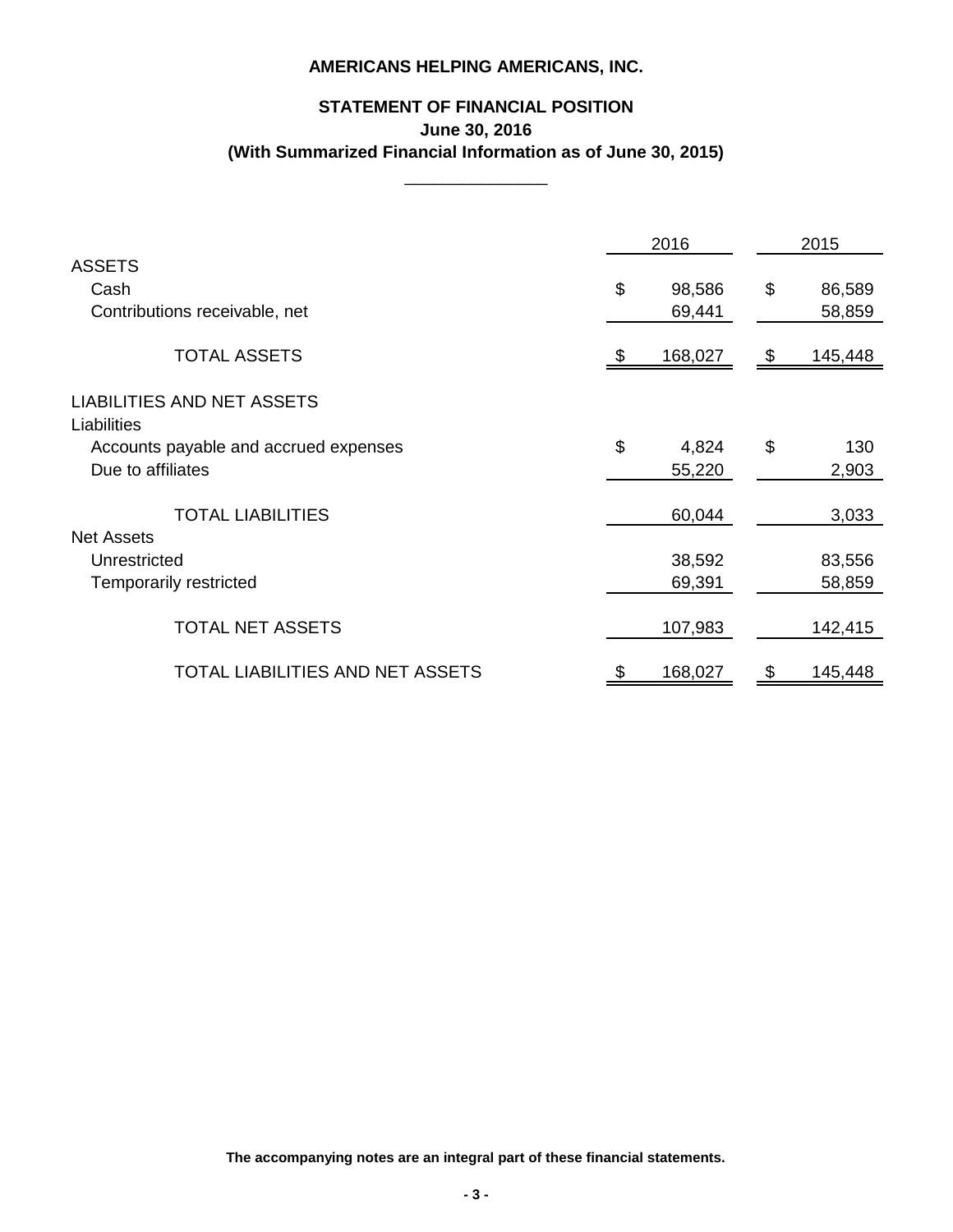# **STATEMENT OF ACTIVITIES For the Year Ended June 30, 2016 (With Summarized Financial Information for the Year Ended June 30, 2015)**

\_\_\_\_\_\_\_\_\_\_\_\_\_\_\_

|                                                                                                                                                                                                                                                                                          |                                                       | 2016                                           |                                              | 2015                                         |
|------------------------------------------------------------------------------------------------------------------------------------------------------------------------------------------------------------------------------------------------------------------------------------------|-------------------------------------------------------|------------------------------------------------|----------------------------------------------|----------------------------------------------|
|                                                                                                                                                                                                                                                                                          | Unrestricted                                          | Temporarily<br>Restricted                      | Total                                        | Total                                        |
| <b>SUPPORT AND REVENUE</b><br>Noncash contributions from affiliate<br>Cash contributions from affiliate<br>Workplace campaign contributions<br>Cash contributions<br>Net assets released from restrictions:<br>Satisfaction of time restrictions<br>Satisfaction of purpose restrictions | \$<br>372,380<br>125,000<br>21,139<br>57,286<br>4,460 | \$<br>67,818<br>4,460<br>(57, 286)<br>(4, 460) | \$<br>372,380<br>125,000<br>67,818<br>25,599 | \$<br>609,219<br>150,000<br>63,648<br>34,341 |
| <b>TOTAL SUPPORT AND</b><br><b>REVENUE</b>                                                                                                                                                                                                                                               | 580,265                                               | 10,532                                         | 590,797                                      | 857,208                                      |
| <b>EXPENSES</b><br>Program Services:<br>Domestic programs                                                                                                                                                                                                                                | 596,860                                               |                                                | 596,860                                      | 789,990                                      |
| <b>Total Program Services</b>                                                                                                                                                                                                                                                            | 596,860                                               |                                                | 596,860                                      | 789,990                                      |
| <b>Supporting Services:</b><br>Management and general<br>Fundraising                                                                                                                                                                                                                     | 16,170<br>12,199                                      |                                                | 16,170<br>12,199                             | 15,381<br>5,363                              |
| <b>Total Supporting Services</b>                                                                                                                                                                                                                                                         | 28,369                                                |                                                | 28,369                                       | 20,744                                       |
| <b>TOTAL EXPENSES</b>                                                                                                                                                                                                                                                                    | 625,229                                               |                                                | 625,229                                      | 810,734                                      |
| <b>CHANGE IN NET ASSETS</b>                                                                                                                                                                                                                                                              | (44, 964)                                             | 10,532                                         | (34, 432)                                    | 46,474                                       |
| NET ASSETS, BEGINNING OF YEAR                                                                                                                                                                                                                                                            | 83,556                                                | 58,859                                         | 142,415                                      | 95,941                                       |
| NET ASSETS, END OF YEAR                                                                                                                                                                                                                                                                  | \$<br>38,592                                          | \$<br>69,391                                   | \$<br>107,983                                | \$<br>142,415                                |

**The accompanying notes are an integral part of these financial statements.**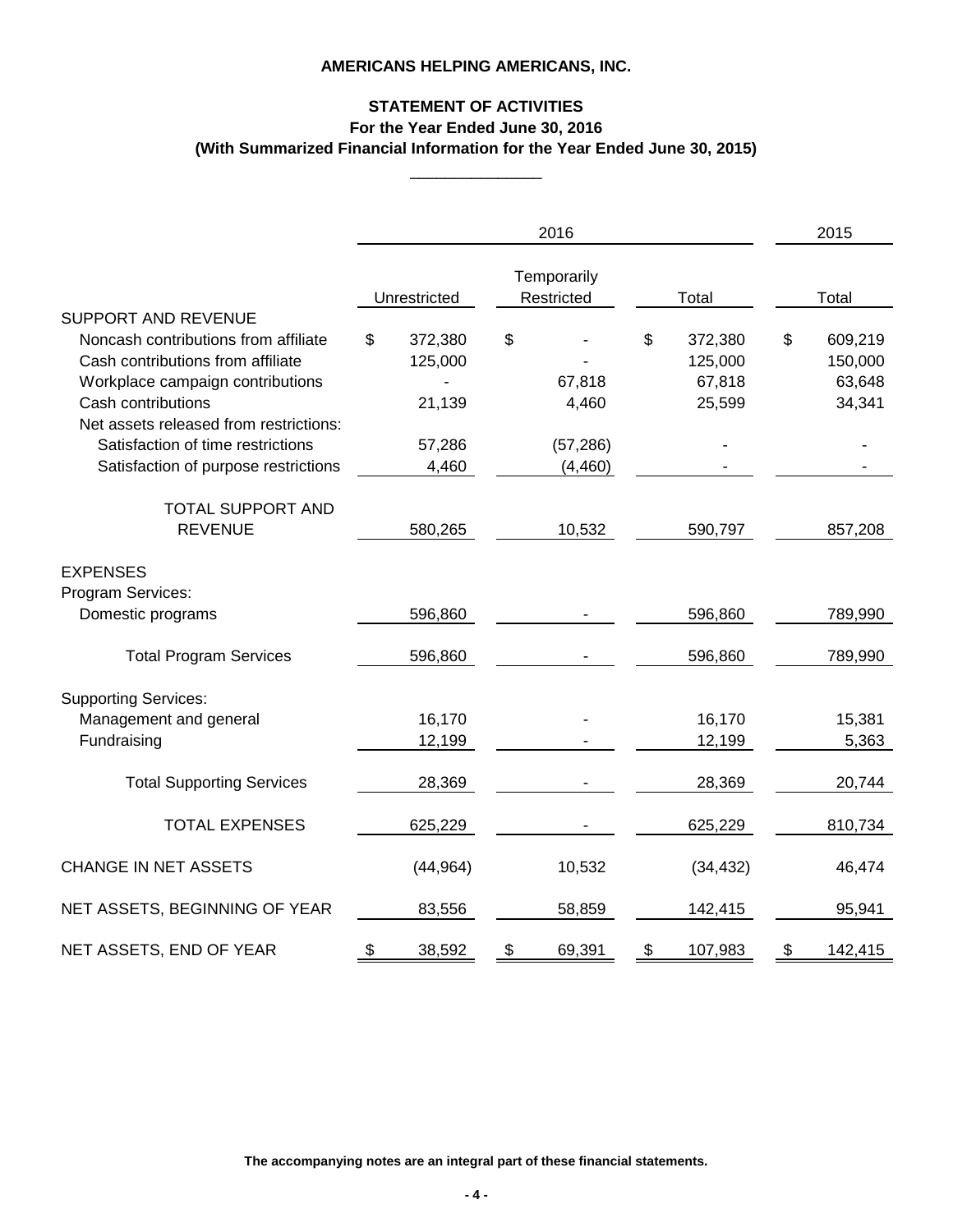# **STATEMENT OF FUNCTIONAL EXPENSES**

**For the Year Ended June 30, 2016**

\_\_\_\_\_\_\_\_\_\_\_\_\_\_\_ **(With Summarized Financial Information for the Year Ended June 30, 2015)**

|                                         | 2016                 |         |                           |        |             |        | 2015  |         |       |         |
|-----------------------------------------|----------------------|---------|---------------------------|--------|-------------|--------|-------|---------|-------|---------|
|                                         | Domestic<br>Programs |         | Management<br>and General |        | Fundraising |        | Total |         | Total |         |
| Donated relief materials                | \$                   | 372,380 | \$                        |        | \$          |        | \$    | 372,380 | \$    | 609,219 |
| Cash grants                             |                      | 139,335 |                           |        |             |        |       | 139,335 |       | 141,053 |
| Salaries and wages                      |                      | 56,639  |                           |        |             |        |       | 56,639  |       |         |
| Provision for doubtful accounts         |                      | 20,740  |                           |        |             |        |       | 20,740  |       | 25,926  |
| <b>Contract services</b>                |                      | 1,011   |                           |        |             | 10,000 |       | 11,011  |       | 9,245   |
| Professional and consulting             |                      |         |                           | 8,370  |             |        |       | 8,370   |       | 8,363   |
| Office supplies, dues and subscriptions |                      | 2,660   |                           | 4,100  |             | 1,361  |       | 8,121   |       | 10,384  |
| Printing and production                 |                      | 2,400   |                           | 20     |             | 160    |       | 2,580   |       | 2,177   |
| Rent                                    |                      |         |                           | 1,270  |             |        |       | 1,270   |       | 1,270   |
| Meetings and travel                     |                      | 1,021   |                           |        |             | 30     |       | 1,051   |       | 107     |
| Bank charges                            |                      |         |                           | 771    |             |        |       | 771     |       | 740     |
| Postage                                 |                      | 587     |                           |        |             | 98     |       | 685     |       | 153     |
| General insurance                       |                      |         |                           | 592    |             |        |       | 592     |       | 616     |
| Advertising                             |                      |         |                           |        |             | 550    |       | 550     |       |         |
| <b>Telephone</b>                        |                      |         |                           | 481    |             |        |       | 481     |       | 458     |
| <b>Utilities</b>                        |                      |         |                           | 306    |             |        |       | 306     |       | 519     |
| Shipping                                |                      | 87      |                           | 88     |             |        |       | 175     |       | 301     |
| Repairs and maintenance                 |                      |         |                           | 172    |             |        |       | 172     |       | 203     |
| <b>TOTAL EXPENSES</b>                   | \$                   | 596,860 | \$                        | 16,170 | \$          | 12,199 | \$    | 625,229 | \$    | 810,734 |

**The accompanying notes are an integral part of these financial statements.**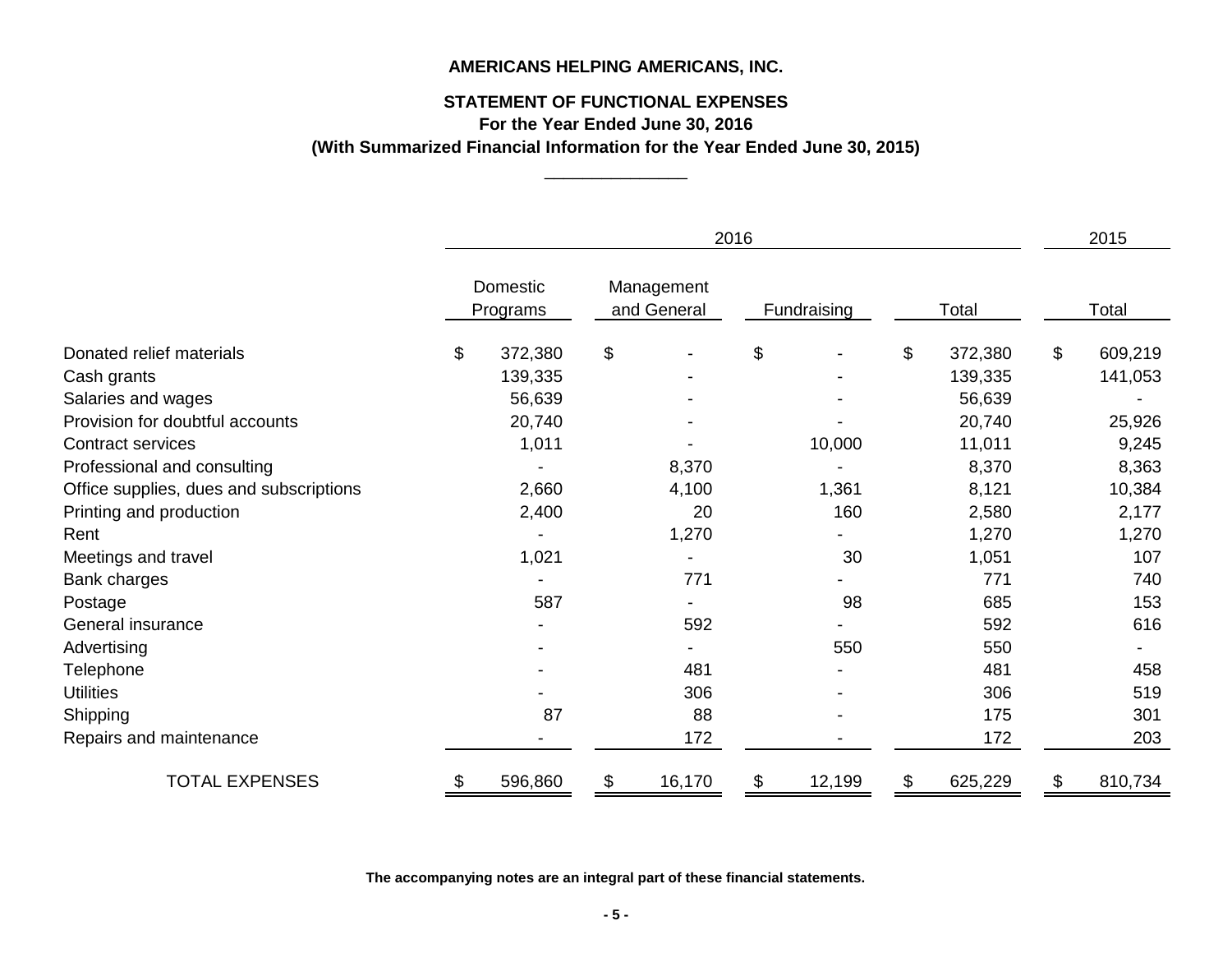# **STATEMENT OF CASH FLOWS For the Year Ended June 30, 2016 Increase (Decrease) in Cash (With Summarized Financial Information for the Year Ended June 30, 2015)**

**\_\_\_\_\_\_\_\_\_\_\_\_\_\_\_**

|                                                           | 2016            | 2015         |
|-----------------------------------------------------------|-----------------|--------------|
| CASH FLOWS FROM OPERATING ACTIVITIES                      |                 |              |
| Change in net assets                                      | \$<br>(34, 432) | \$<br>46,474 |
| Adjustments to reconcile change in net assets to net cash |                 |              |
| provided by operating activities:                         |                 |              |
| Provision for doubtful accounts                           | 6,868           | 25,926       |
| Changes in assets and liabilities:                        |                 |              |
| Contributions receivable                                  | (17, 450)       | (3, 191)     |
| Accounts payable and accrued expenses                     | 4,694           | (302)        |
| Due to affiliates                                         | 52,317          | (1, 331)     |
|                                                           |                 |              |
| NET CASH PROVIDED BY OPERATING ACTIVITIES                 | 11,997          | 67,576       |
|                                                           |                 |              |
| <b>NET INCREASE IN CASH</b>                               | 11,997          | 67,576       |
|                                                           |                 |              |
| CASH, BEGINNING OF YEAR                                   | 86,589          | 19,013       |
|                                                           |                 |              |
| CASH, END OF YEAR                                         | \$<br>98,586    | \$<br>86,589 |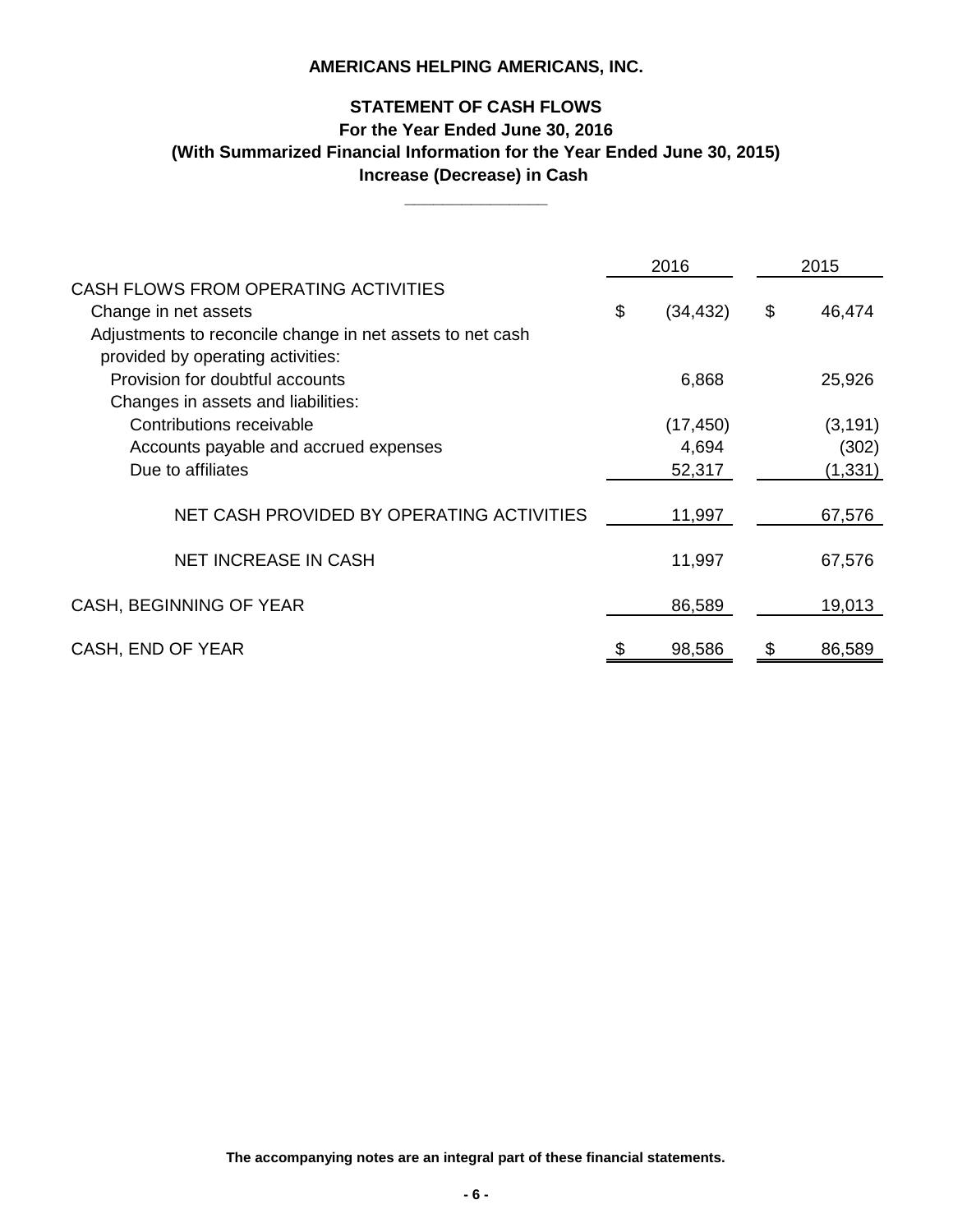### **NOTES TO FINANCIAL STATEMENTS For the Year Ended June 30, 2016**  \_\_\_\_\_\_\_\_\_\_\_\_\_\_\_

### 1. Organization and Summary of Significant Accounting Policies

### **Organization**

Americans Helping Americans, Inc. (the Organization) was incorporated in 1990 and is a subordinate unit under the group exemption of Christian Relief Services Charities, Inc. (CRSC), a nonprofit 501(c)(3) organization. The Organization was organized to assist in the alleviation of human suffering, misery, pain and disability by helping fellow Americans with basic necessities, such as shelter, home repair, food, clothing and medical assistance throughout the United States.

The Organization has field partners in Georgia, Kentucky, Tennessee, Virginia, Ohio and West Virginia. These field partners join the local communities to build and strengthen neighbor relations and work side by side with residents to address community-wide concerns, linking resources supportive of a healthy, safe and economically vibrant standard of living. In addition, the field partners focus specifically on programs in Appalachia developed to address some of the most critical needs faced by the Appalachian people. The other field office empowers low-income individuals and families to get actively involved in their communities and to develop programs and services to meet their needs.

The Organization also makes grants and provides in-kind materials to community based nonprofits and local churches in Maryland, Arkansas, Arizona, Alabama, New York, Pennsylvania, Mississippi, Washington, DC and Virginia with their programs helping the disadvantaged and impoverished in their communities.

The Organization received approximately 84% of its support and revenue from Christian Relief Services, Inc. (CRSI), an affiliate of CRSC, and the remaining 16% from the public through participation in workplace campaigns and direct donations.

#### **Basis of Accounting and Presentation**

The accompanying financial statements of the Organization have been prepared on the accrual basis of accounting in accordance with accounting principles generally accepted in the United States of America (GAAP). Consequently, revenue is recognized when earned and expenses are recognized when the obligation is incurred.

#### **Net Assets**

The net assets of the Organization are classified as follows:

- Unrestricted net assets represent funds that are available for support of the Organization's operations.
- Temporarily restricted net assets represent amounts that are subject to donor-imposed restrictions to be used within a specific time period.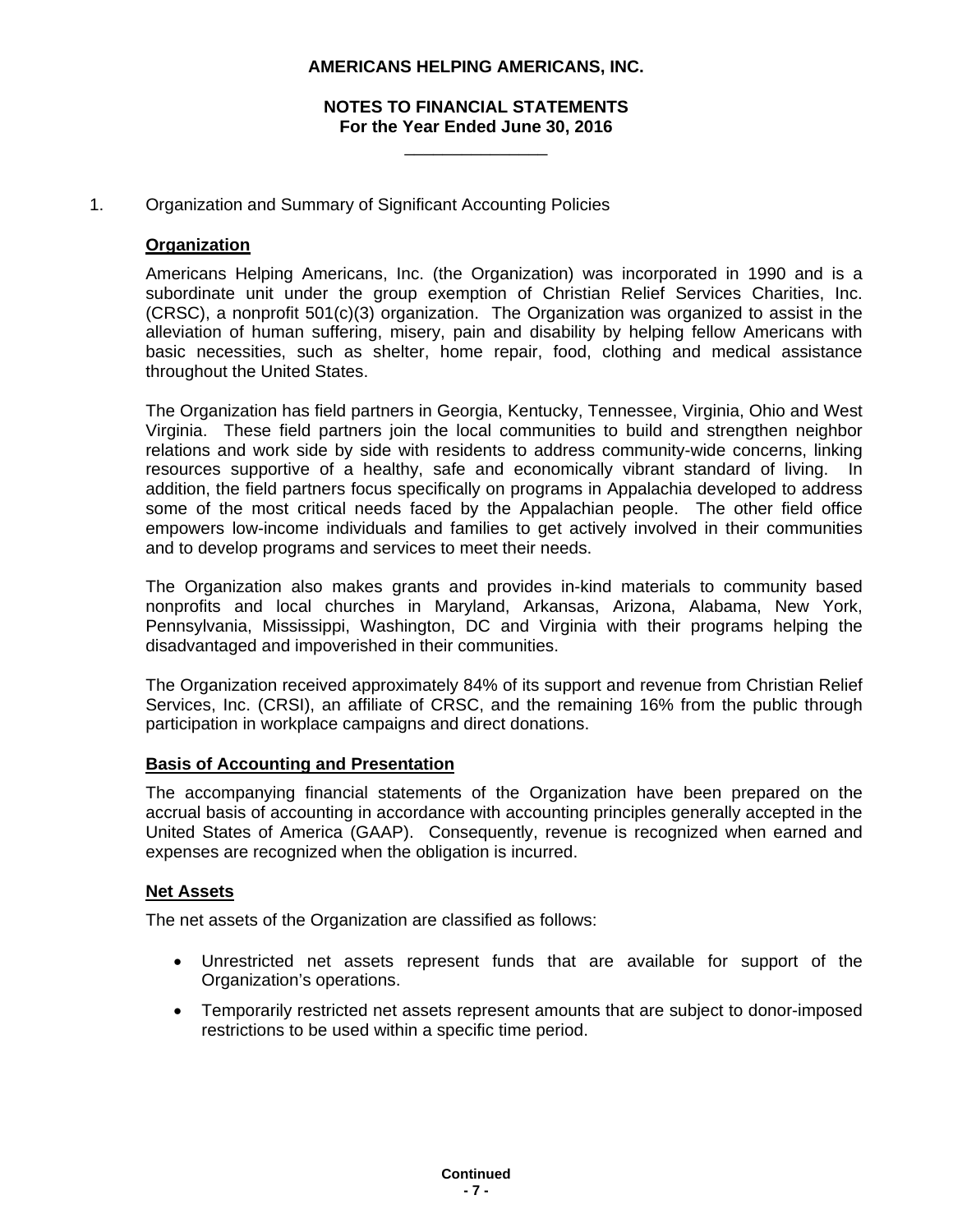# **NOTES TO FINANCIAL STATEMENTS For the Year Ended June 30, 2016**

\_\_\_\_\_\_\_\_\_\_\_\_\_\_\_

1. Organization and Summary of Significant Accounting Policies (continued)

# **Revenue Recognition**

Gifts and grants of cash and other assets are recognized as revenue at their net realizable value when an unconditional promise to give is received by the Organization. The Organization reports gifts and grants of cash and other assets as unrestricted support and available for general operations unless specifically restricted by the donor.

The Organization reports gifts of cash and other assets as temporarily restricted support if they are received with donor stipulations that limit the use of the donated assets for purpose or time. When a donor restriction expires, that is, when a stipulated time restriction ends or a purpose restriction is accomplished, temporarily restricted net assets are reclassified to unrestricted net assets and reported in the accompanying statement of activities as net assets released from restrictions. Workplace campaign contributions with payments due in future years are reported as temporarily restricted revenue in the accompanying statement of activities.

Revenue recognized on contributions that have been committed to the Organization, but have not been received, is reflected as contributions receivable in the accompanying statement of financial position. Contributions receivable are reported net of an allowance for doubtful accounts. The allowance is based on historical collection experience and a review of the current status of contributions receivable. A provision for doubtful accounts is made when collection of the full amount is no longer probable.

# **Noncash Contributions**

Noncash contributions from an affiliate represent contributions of food, clothing, books, hygiene products, shoes, school supplies and bedding that were made to CRSI, an affiliate of the Organization, a portion of which was then donated to the Organization for its program partners. The donated items are recorded as revenue and expenses at their estimated fair value at the date of donation. Fair value is the price that would be received to sell an asset or paid to transfer a liability in an orderly transaction between market participants at the measurement date.

The Organization's programs are also furthered by a substantial number of nonprofessional volunteers who have contributed their services to the Organization. The value of these services is not reflected in the accompanying financial statements because the contributed services do not meet the necessary criteria for recognition under GAAP.

#### **Functional Allocation of Expenses**

The costs of providing the programs and other activities have been summarized on a functional basis in the accompanying statement of activities. Costs directly related to a program and/or supporting services are charged to that functional area. Expenses related to more than one function are allocated among the program and supporting services benefited.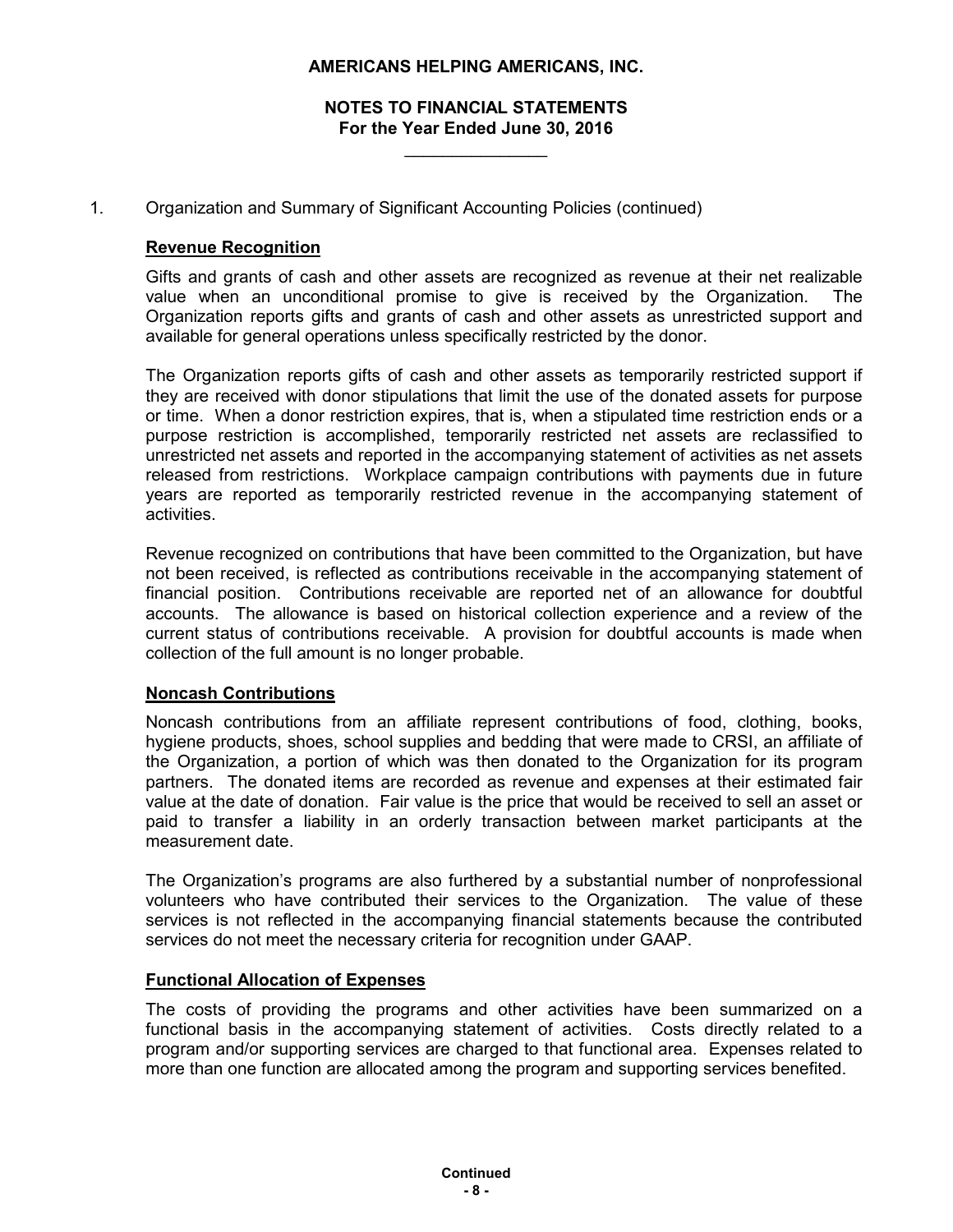# **NOTES TO FINANCIAL STATEMENTS For the Year Ended June 30, 2016**

\_\_\_\_\_\_\_\_\_\_\_\_\_\_\_

1. Organization and Summary of Significant Accounting Policies (continued)

### **Estimates**

The preparation of financial statements in conformity with GAAP requires management to make estimates and assumptions that affect certain reported amounts and disclosures. Accordingly, actual results could differ from those estimates.

2. Contributions Receivable

Contributions receivable represent unconditional promises to give and are recorded at their net realizable value. All receivables are expected to be collected within one year. The Organization has recorded an allowance for doubtful accounts of \$32,665 as of June 30, 2016.

3. Temporarily Restricted Net Assets

As of June 30, 2016, temporarily restricted net assets are in the amount of \$69,391 and are restricted for use in future periods.

#### 4. Transactions with Affiliates

The Organization is an affiliate of CRSC and CRSI. The Organization, CRSC and CRSI share a common board. CRSI acts as the fundraising arm for CRSC and its affiliates. CRSI raises both cash and noncash contributions for CRSC and its affiliates, and the contributions are distributed to the entities based on program objectives and need.

During the year ended June 30, 2016, CRSI made cash contributions to the Organization of \$125,000 and noncash contributions of \$372,380. These cash and noncash contributions from CRSI represent 84% of the Organization's support and revenue for the year ended June 30, 2016, and the contributions to the Organization from the affiliates are dependent on support from the general public.

During the year ended June 30, 2016, the Organization made cash grants to affiliates of CRSC totaling \$3,720. All amounts were paid to the affiliates as of June 30, 2016.

As of June 30, 2016, the Organization owed CRSC \$55,220 for salaries, benefits and other expenses incurred on the Organization's behalf, which is shown as due to affiliate in the accompanying statement of financial position.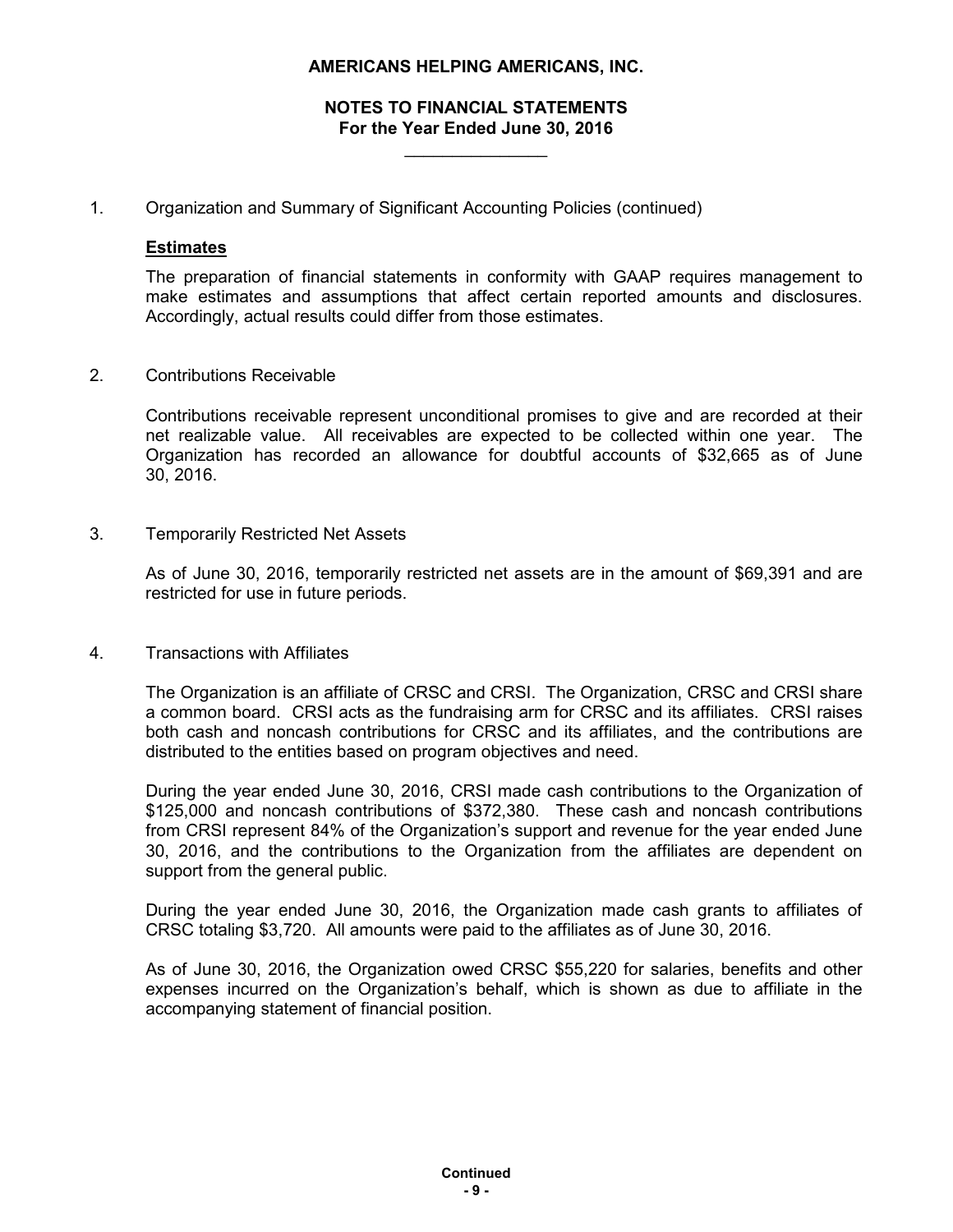#### **NOTES TO FINANCIAL STATEMENTS For the Year Ended June 30, 2016**  \_\_\_\_\_\_\_\_\_\_\_\_\_\_\_

#### 5. Pension Plan

Employees of the Organization are eligible to participate in a 401(k) plan sponsored by CRSC after 60 days of service. Under the terms of the defined contribution plan, eligible employees may elect to contribute up to the federal tax limitation. The plan has the following employee deferral and matching provisions:

| Elective Deferral | <b>Employer Matching</b>      |
|-------------------|-------------------------------|
| $1\%$             | 150% of employee contribution |
| $1\% - 3\%$       | 100% of employee contribution |
| $3\% - 6\%$       | 50% of employee contribution  |

Employees are immediately vested in employer contributions. During the year ended June 30, 2016, retirement expense related to the plan was \$2,312.

#### 6. Income Taxes

Under Section 501(c)(3) of the Internal Revenue Code, the Organization is a nonprofit organization and is exempt from federal taxes on income other than net unrelated business income. No provision for federal or state income taxes is required as of June 30, 2016, as the Organization had no taxable net unrelated business income.

The Organization adopted the authoritative guidance relating to accounting for uncertainty in income taxes included in Federal Accounting Standards Board Accounting Standards Codification Topic 740, *Income Taxes*. These provisions provide consistent guidance for the accounting for uncertainty in income taxes recognized in an entity's financial statements and prescribe a threshold of "more likely than not" for recognition and derecognition of tax positions taken or expected to be taken in a tax return. The Organization performed an evaluation of uncertain tax positions for the year ended June 30, 2016, and determined that there were no matters that would require recognition in the financial statements or that may have any effect on its tax-exempt status. As of June 30, 2016, the statute of limitations for tax years ended June 30, 2012 through June 30, 2015 remains open with the U.S. federal jurisdiction or the various states and local jurisdictions in which the Organization files tax returns. It is the Organization's policy to recognize interest and/or penalties related to uncertain tax positions, if any, in income tax expense.

#### 7. Prior Year Summarized Financial Information

The accompanying financial statements include certain prior year summarized comparative information in total but not by net asset class. Such information does not include sufficient detail to constitute a presentation in conformity with GAAP. Accordingly, such information should be read in conjunction with the Organization's financial statements for the year ended June 30, 2016, from which the summarized information was derived.